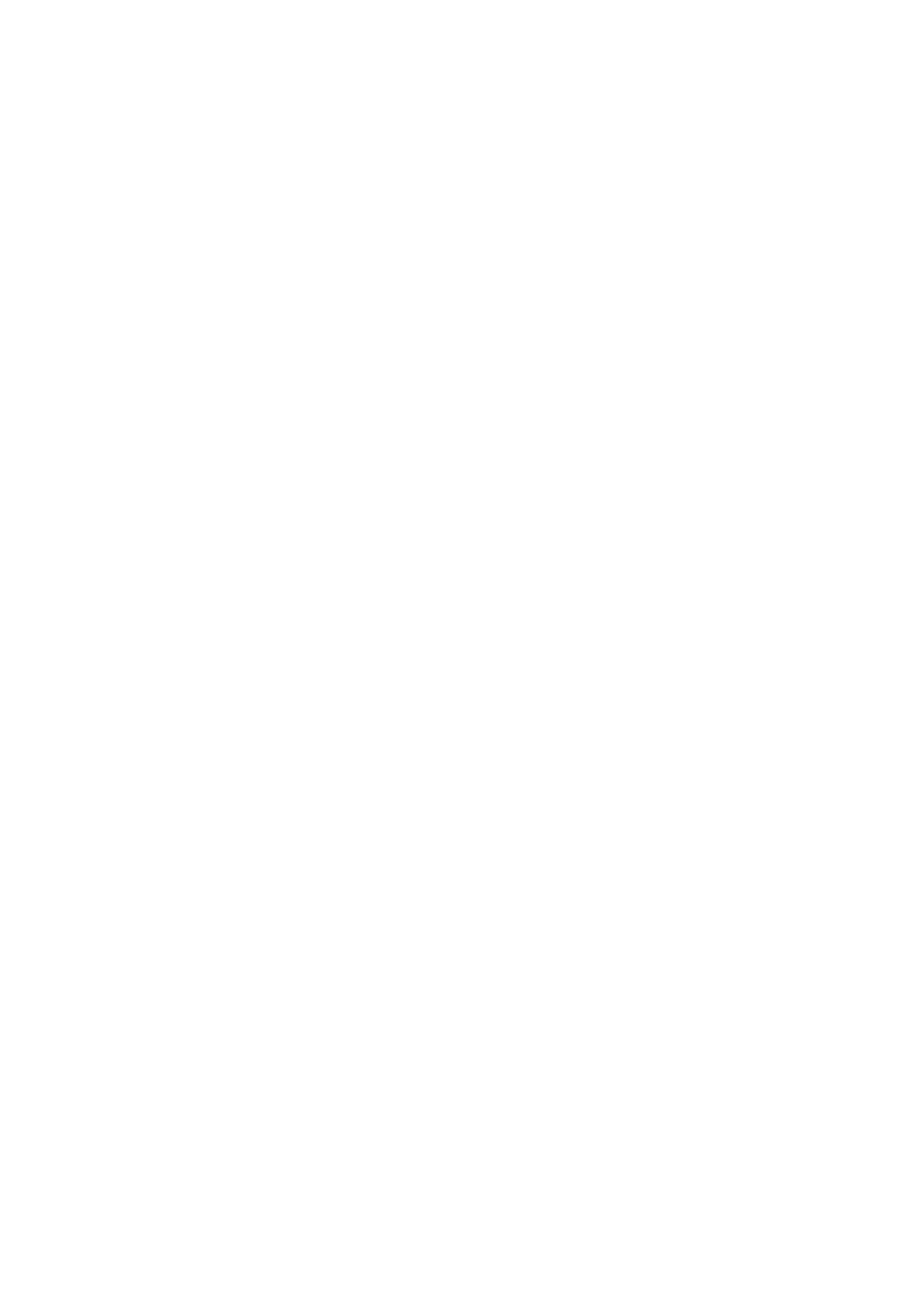(1) a question by Councillor Larsen to the Cabinet Member for Education in the following terms:

"Can the Cabinet Member confirm if any child has been assessed and placed in Early Years at Lockhart Campus?"

# **Response**

"Assessment of current need in the early years' population is ongoing and assessment already undertaken has established that, at present, our local early years centres and classes can appropriately meet the needs of the children beginning this stage of their education.

So far this session, around 80 children have been assessed by our Educational Psychology Team to determine their additional support needs and these children are being appropriately supported within their local early years provision. We will continue to assess need in the early years population to determine the most appropriate support. Therefore, no child under the age of 5 is accommodated in Lockhart Campus at this time.

The Lockhart campus can and will continue to be able to accommodate early years children who are assessed as requiring to access this facility in the future and this will continue to be determined on an individual basis as at present.

We are committed to providing inclusive and nurturing learning environments across our early years centres and classes that allow children to flourish, including high quality outdoor spaces, communication-friendly environments, and sensory areas where appropriate. This is supported by ongoing coaching and high-quality training for our staff."

# **Question**

(2) a question by Councillor Stalker to the Cabinet Member for Green New Deal and Sustainability in the following terms:

"I would like to ask the Cabinet Member for Green New Deal and Sustainability about the progress that has been made with Transport Scotland regarding the former Trunk road through Dalry?

A package of improvements was agreed in principle with Transport Scotland in December 2020.

As far as I am aware to this date Transport Scotland have still to formally approve this and release funding to the Council. My fear is with £23.7 million of money from the UK Government's levelling up funding for the B714 now announced the proposed work of carriageway and footway resurfacing, drainage improvements, lighting and structure improvements and replacement road signage will be side lined where this work is drastically need to help improve Dalry and which should have been completed before road was handed over to North Ayrshire Council."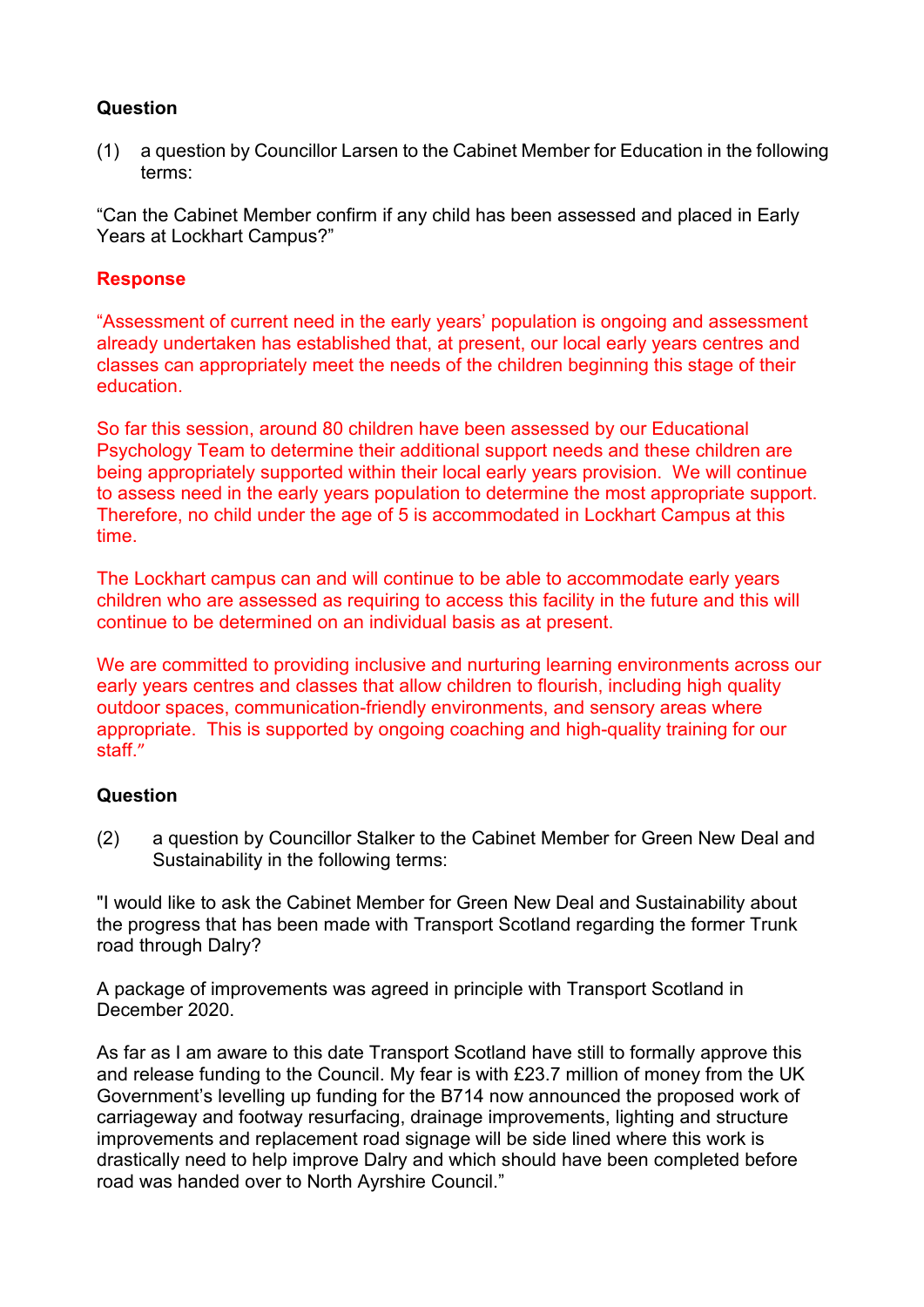# **Response**

"I can confirm that officers agreed a package of improvements to be undertaken on the former trunk road infrastructure through Dalry in December 2020 with an estimated financial settlement of over £700k. The Chief Executive wrote to his counterpart in Transport Scotland recently to request confirmation of when the funding would be made available to the Council and a response was subsequently received.

The response advises that Transport Scotland's '*legal services are progressing with the drafting of a full and final settlement agreement and…an initial draft will be issued to North Ayrshire Council in the coming weeks. Upon receipt of a signed agreement from North Ayrshire Council, payment of the agreed settlement figure can be processed shortly thereafter.*'

Subject to timely receipt of the funds, it is the Road Service's intention to programme the works to be undertaken during the 2022/23 financial year.

The recently announced £23.7m from the UK Government's levelling up funding for the B714 upgrade will not have any impact on the handover works agreed on the former trunk road through Dalry."

# **Question**

(3) a question by Councillor Marshall to Councillor McPhater (as a Council appointee on North Ayrshire Ventures Trust) in the following terms:

"Noting that North Ayrshire Venture Trust (NAVT) has agreed to provide a £800,000 funding boost to extend the Ardrossan Marina can the Leader provide a list of the funds made by NAVT over the last 3 years by organisation and value?"

# **Response**

"North Ayrshire Ventures Trust Ltd is a separate entity from the Council and operates two specific funds. The first relates to grants to voluntary, community and social enterprises. From this fund, £709,020 has been awarded during the 3 years to 30 November 2021 to the undernoted list of groups:

| <b>Community Body</b>                   | <b>Total Awarded</b> |
|-----------------------------------------|----------------------|
| <b>55th Ayrshire Scouts</b>             | 10,000               |
| <b>Irvine Gymnastics Club</b>           | 30,000               |
| <b>Kilwinning Bowling Club</b>          | 30,000               |
| <b>Ardrossan Rugby Club</b>             | 30,000               |
| <b>Ardrossan Highland Games</b>         | 10,000               |
| <b>Clyde Porpoise</b>                   | 16,000               |
| <b>Vineburgh Community Association</b>  | 39,940               |
| <b>North Ayrshire Foodbank</b>          | 30,000               |
| <b>WKCI</b>                             | 9,665                |
| <b>Castlepark Community Association</b> | 30,000               |
| <b>Lamlash events</b>                   | 10,000               |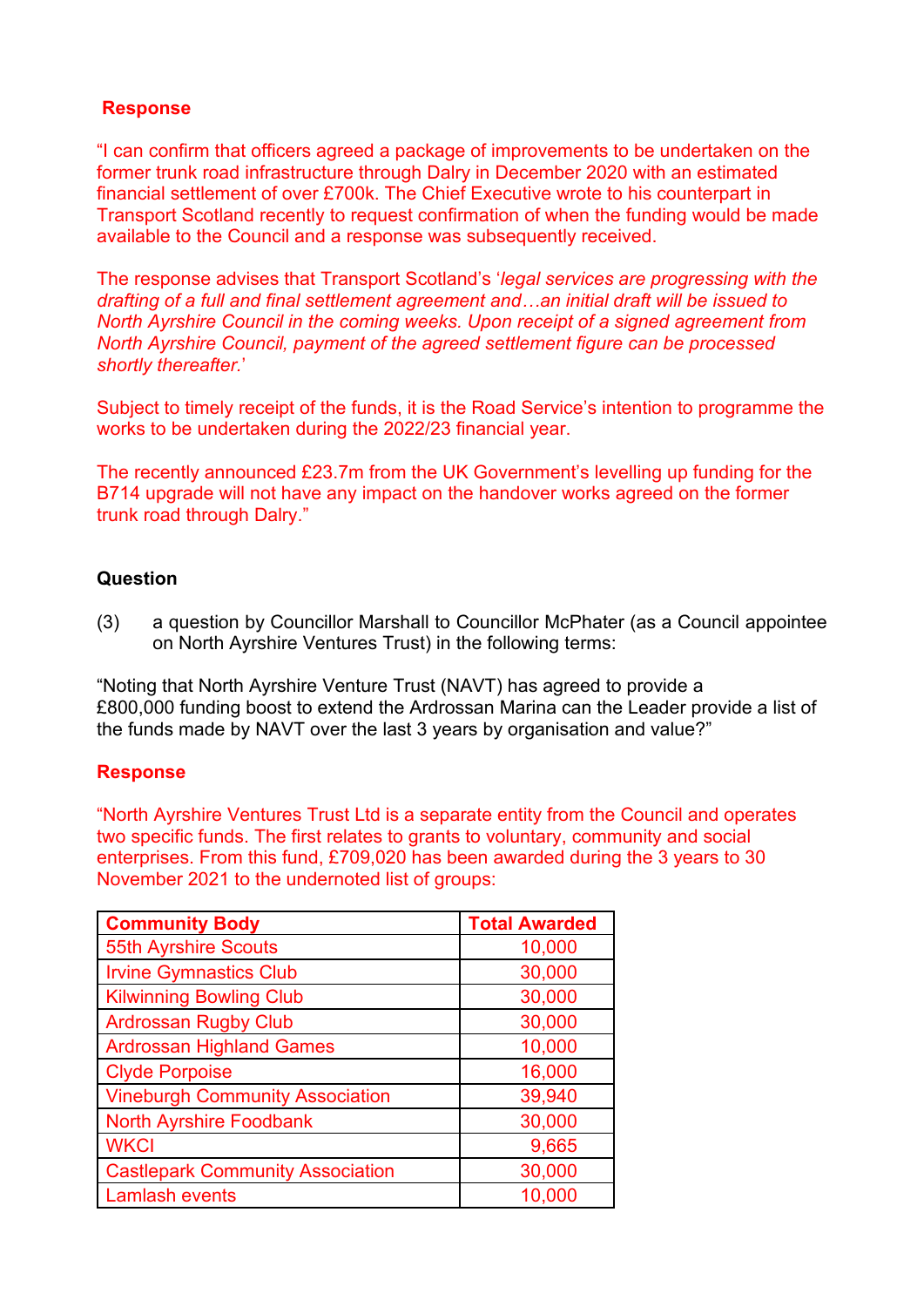| <b>Evolution Skatepark</b>                                | 30,000  |  |  |
|-----------------------------------------------------------|---------|--|--|
| <b>Input SCIO</b>                                         | 29,046  |  |  |
| <b>Ayrshire Children's Services CIC</b>                   | 30,000  |  |  |
| <b>MECOCO</b>                                             | 30,000  |  |  |
| <b>Millport Town Hall</b>                                 | 15,932  |  |  |
| <b>ACES Woodwynd Community Centre</b>                     | 30,000  |  |  |
| <b>Garnock Rugby Club</b>                                 | 30,000  |  |  |
| <b>Irvine Cricket Club</b>                                | 30,000  |  |  |
| <b>Woodside Farm CIC</b>                                  | 10,000  |  |  |
| <b>Cumbrae Community</b><br><b>Development</b><br>Company | 22,687  |  |  |
| <b>Radio City</b>                                         | 8,250   |  |  |
| <b>Irvine Sports Club</b>                                 | 30,000  |  |  |
| <b>Inspire Motivate Celebrate Saltcoats</b>               | 17,500  |  |  |
| <b>Cumbrae Wave</b>                                       | 30,000  |  |  |
| <b>COAST</b>                                              | 30,000  |  |  |
| <b>Community Choices</b>                                  | 30,000  |  |  |
| <b>TACT</b>                                               | 60,000  |  |  |
| <b>TOTAL</b>                                              | 709,020 |  |  |

In addition, a further £380,000 was awarded from this fund to North Ayrshire Council to support the following projects:

| <b>Project</b>                               | <b>Total Awarded</b> |
|----------------------------------------------|----------------------|
| <b>Green Jobs Fund</b>                       | 250,000              |
| <b>Covid 19 support for Community Groups</b> | 100,000              |
| <b>Events Coordinator</b>                    | 30,000               |
| <b>TOTAL</b>                                 | 380,000              |

The second fund operated by NAVT relates to the disbursement of funds transferred from the former Irvine Bay Regeneration Company to support regeneration capital projects in the area comprising generally Irvine, Stevenston, Saltcoats and Ardrossan.

In addition to those projects which were ongoing at the time of the transfer in 2017, NAVT has awarded a further £3,985,852 to North Ayrshire Council during the 3 years to 30 November 2021 to support the following projects permissible in terms of the funding transfer agreement between Irvine Bay Regeneration and the Council:

| <b>Capital Project</b>                 | <b>Total Awarded</b> |
|----------------------------------------|----------------------|
| <b>Irvine High Street Public Realm</b> | 1,375,852            |
| <b>Ardrossan Harbour</b>               | 2,000,000            |
| <b>Annickbank Phase 3</b>              | 500,000              |
| <b>Repurposing Property Grant Fund</b> | 110,000              |
| <b>TOTAL</b>                           | 3,985,582            |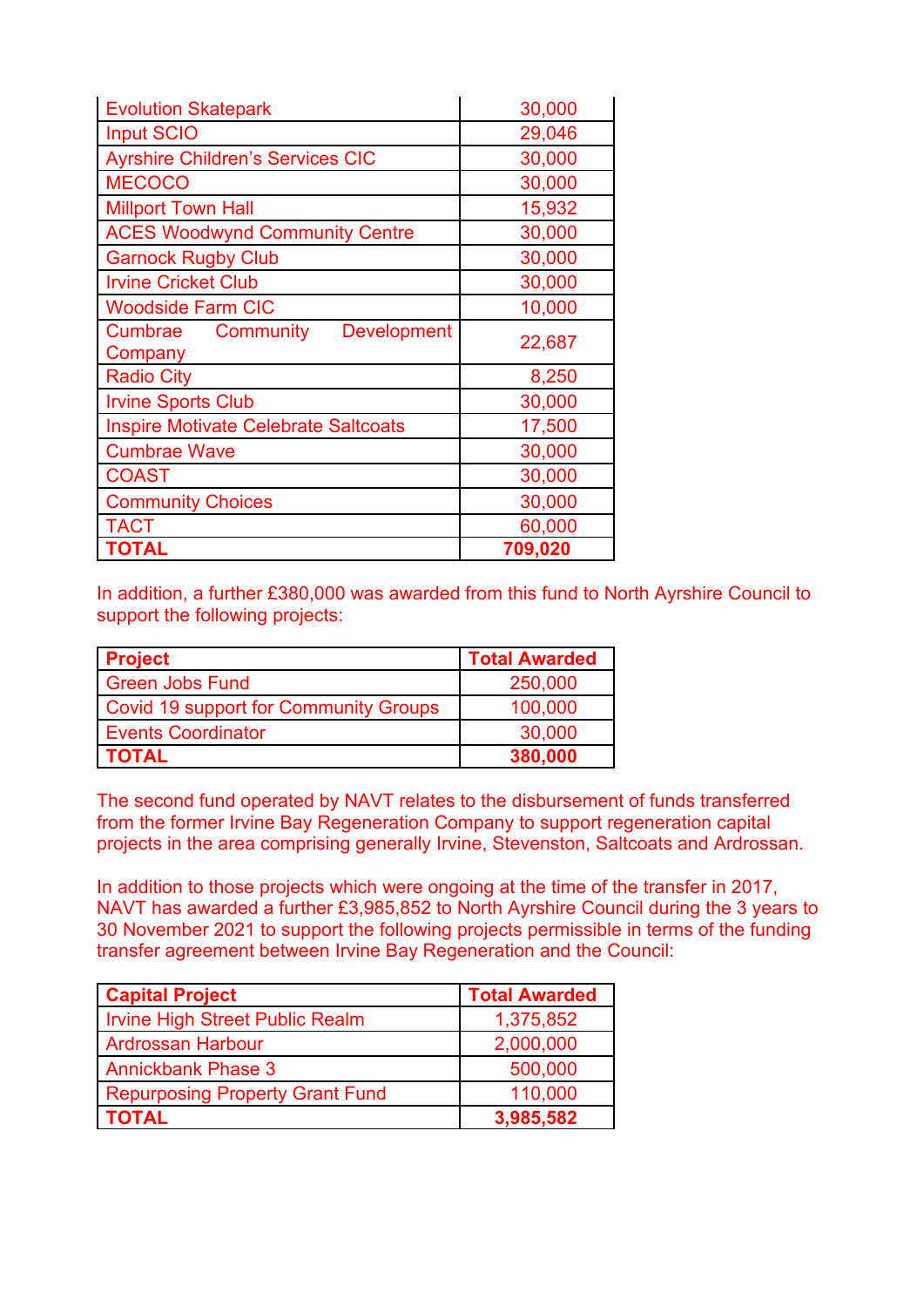(4) a question by Councillor McNicol to the Leader of the Council in the following terms:

"In November it was announced that the former Seabank care home in Canal Street, Saltcoats was to become the site of a new national drug rehabilitation facility (subject to planning permission).

Scotland's level of drug-related deaths in the past year was 3.5 times higher than across the UK as a whole, and was higher than any other European country. So I welcome initiatives to tackle drug use, and I appreciate the proposed Specialist Residential Family Unit will help keep families together while treatment is offered to a person suffering from addiction.

My question relates not to the services that will be offered by such a facility, but to the openness, transparency and accountability in this council and how we interact with the people we represent.

Will the Leader of the Council inform members what meetings/discussions took place with Elected Members and North Ayrshire Council officers prior to this decision being made? Will he also inform members who made the decision and what Consultation was carried out with local Elected Members and residents of Saltcoats prior to this decision?"

# **Response**

"Angela Constance MSP in her role as the Minister for Drugs Policy announced in Parliament on 3<sup>rd</sup> August this year that there would be a new national residential rehabilitation service developed in North Ayrshire, the facility will specifically support families affected by drug use. The announcement noted that funding had been agreed in principle for the new National Specialist Residential Family Service to be run by the charity and housing association Phoenix Futures and that the service would be based in Saltcoats. At that time I can confirm that there had been no consultation with the Council, the Alcohol and Drugs Partnership nor the Integration Joint Board in relation to the development, none of which were engaged in, or aware of the development of the proposal and subsequent announcement. This approach is not conducive to the principles of partnership working between national and local government that we seek to foster and on that basis as Leader of North Ayrshire Council I wrote to the Minister on  $10<sup>th</sup>$  August to express concerns in this regard. Following the Minister's response on  $25<sup>th</sup>$ August a meeting was arranged to discuss the development, this meeting took place on 28<sup>th</sup> October. Present at this meeting were the Drugs Minister and Scottish Government officials, myself as Council Leader, Craig Hatton as Chief Executive, Councillor Foster as Cabinet Member for Health and Social Care, Caroline Cameron as Director of the HSCP, and a number of representatives from Phoenix Futures were also present.

In response to the question asked there were therefore no meetings with Elected Members and North Ayrshire Council officers prior to the decision being made. The Scottish Government made the decision with no consultation with local Elected Members and residents of Saltcoats.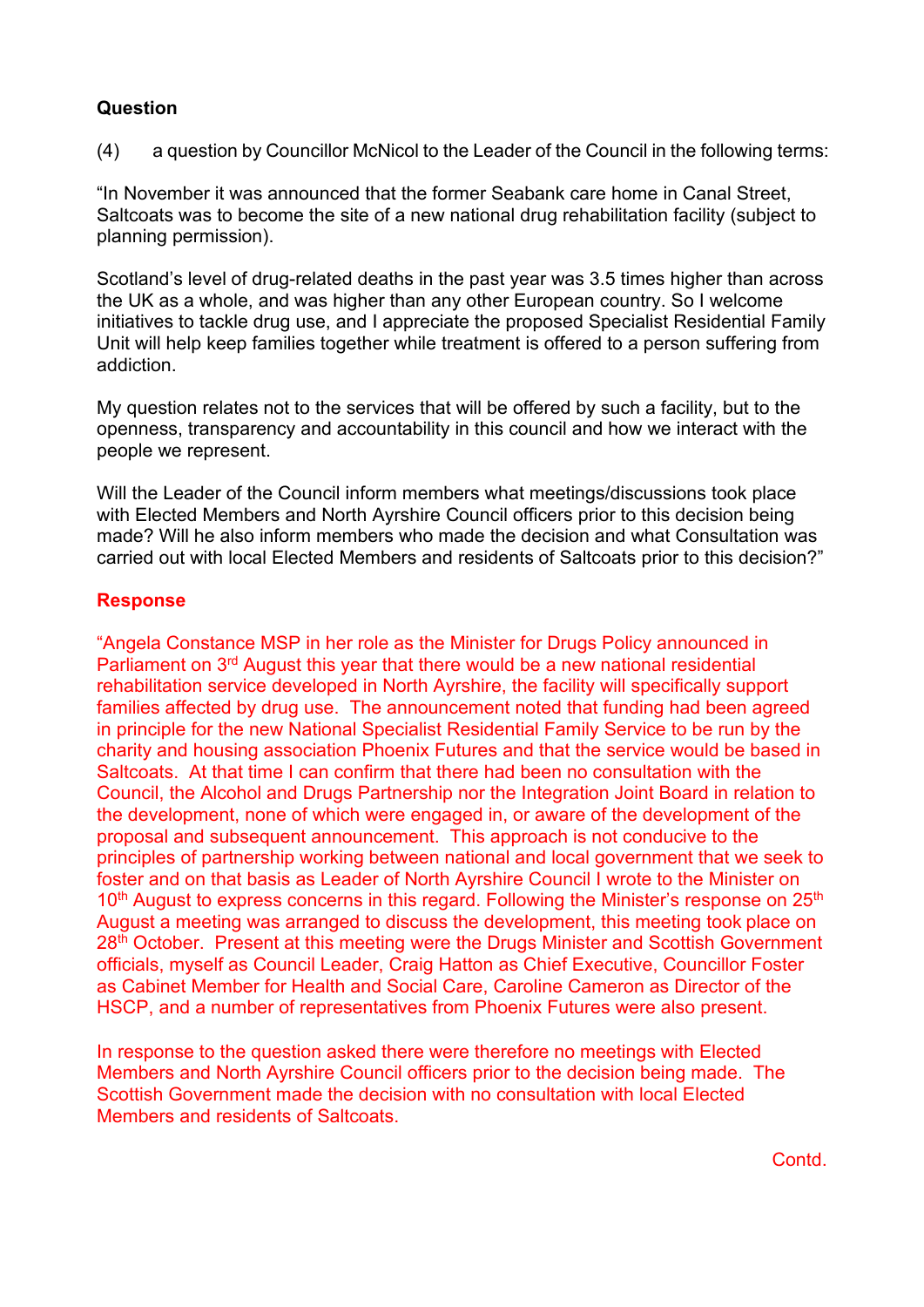At the meeting on  $28<sup>th</sup>$  October with the Drugs Minister I again raised the impact of the lack of communication and consultation and the support North Ayrshire Council could have provided. For example in working together to identify a suitable location to complement our own regeneration plans for the area and to enable a joined up response to local enquiries, providing an opportunity for local Elected Members and residents to understand the proposals and their impact.

It is my understanding that Phoenix Futures have not yet concluded on the purchase of the building. The Health and Social Care Partnership and ADP have subsequently had ongoing engagement with Phoenix Futures on the new facility to scope out the impact on local services, the referral pathways and a communications plan which will include engagement with local Elected Members and the community. Colleagues in the HSCP will continue to positively engage with the provider to ensure the new national facility also meets the needs of local residents."

# **Question**

(5) a question by Councillor McNicol to the Leader of the Council in the following terms:

"Since the Ardrossan North Shore Site was decommissioned between 1986 and 1989, the following site investigations have been carried out by North Ayrshire Council and Cunninghame District Council :-

\*Ardrossan North Shore Site Investigation Non -Technical Summary, May 2021 \*Envirocentre, Ardrossan Development Site 2019 Site Investigation- Interpretative Report, August,2019

\*Envirocentre Detailed Investigation, Ardrossan Phase 1 (Northern and Southern Corners) ,April 2011

\*Fairhurst, Proposed Developers Package, July 2010

\*Envirocentre Detailed Delineation Investigation, Ardrossan Phase 1, December 2008 \*Envirocentre Remediation Strategy, Ardrossan Main Site, July 2008

\*Envirocentre Draft Remedial Strategy, Ardrossan Former Shell Bitumen Terminal, November 2006

\*Mason Evans, Ardrossan Phase II , Hydrocarbon Remediation Report, June 2006 \*Arup Revised Conceptual Site Model, September 2006

\*Arup, Ardrossan Bitumen Terminal Investigation and Remediation Strategy, March 2001

\*Shell UKLtd, Ardrossan Bitumen Terminal, Risk Assessment Report, May 2000

\*Shell UK Ltd,Ardrossan Bitumen Terminal, Factual Report Volume 1, Text and Figures , 1999

\*Raeburn Drilling & Geotechnical, Report on Ground Investigation, July 1995 and

\*Fairhurst, 20800 Shell Bitumen, Ardrossan, Treatment of Contamination, July 1991

Additional works carried out in 2020 and 2021 include:-

\*Environmental monitoring competed in 2020

\*Production of Remedial Strategy Document completed in 2020

\*Assessment of existing soil stockpiles on site completed in 2021

\*Assessment of sediment quality in adjacent proposed marina development area with respect to potential use as infill on the Ardrossan North Shore Site completed in

February 2021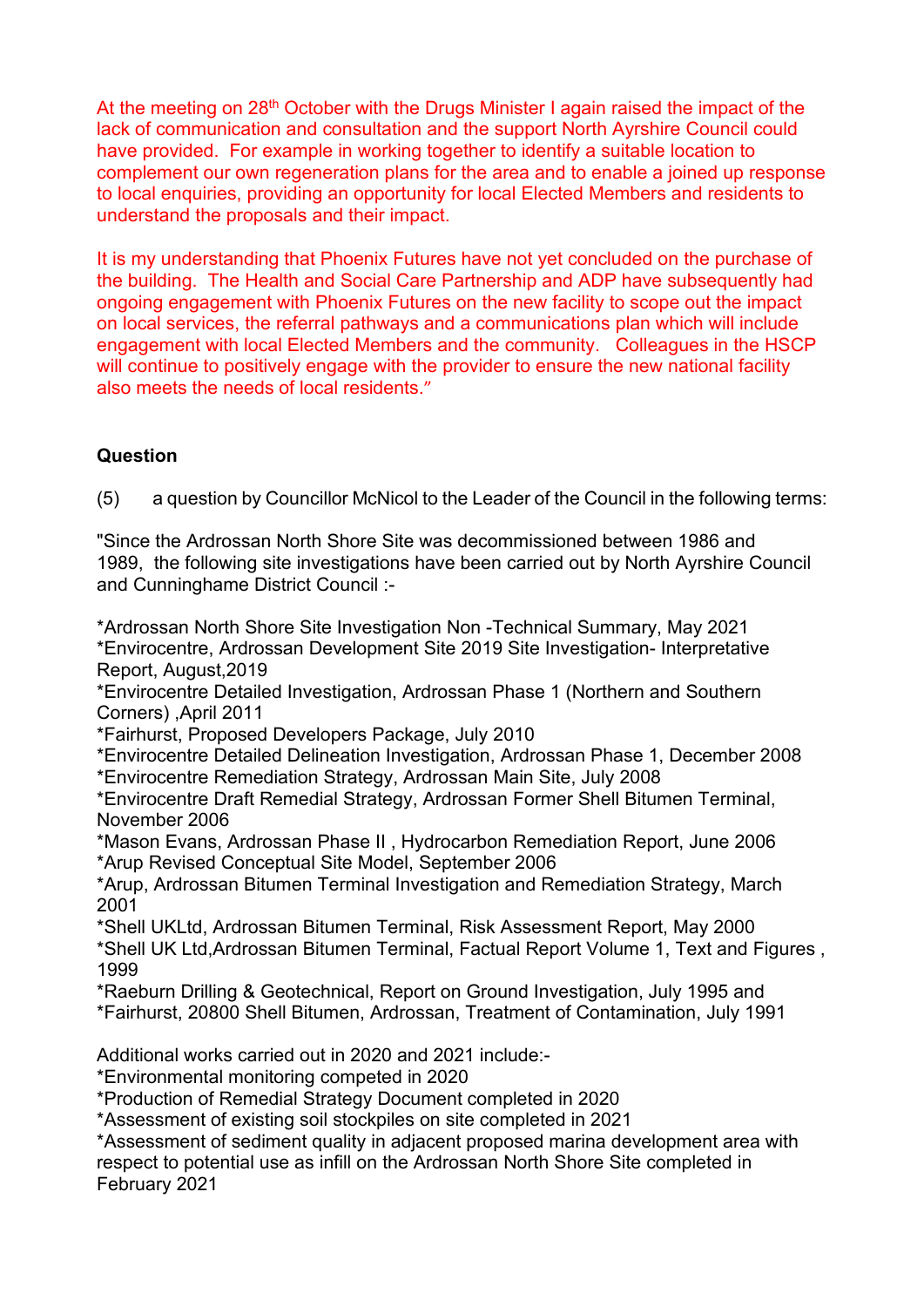\*Site investigation works of the Coast to Coast site which is to form part of the development site, completed in April, 2021

Will the Leader of the Council inform members of the cost to North Ayrshire Council since 1996 and previously Cunninghame District Council, of all Site Investigations (as detailed above) carried out by Companies on the North Shore Site, Ardrossan since the site was vacated by Shell UK Ltd in 1986? Will he also inform members of the cost to decontaminate the North Shore site prior to the commencement of any works?"

# **Response**

"The list of previous studies undertaken into ground conditions at the north shore site illustrate how extensive our understanding is of site conditions. However, the majority of these were undertaken prior to the Council taking ownership of the site in 2020 with the cost met by Shell, Peel Land and Property or the Irvine Bay Regeneration Company.

Works since that point have included site investigations, environmental monitoring, the development of a remediation strategy, assessment of stockpiles, assessment of sediment quality, investigations of the Coast to Coast bus garage site, meetings with local members and residents, habitat surveys, the development of an environmental impact assessment and of a specification or tender package for the works. The total cost to the Council of these investigations and associated recommendations has been £160,114.

The cost of decontamination works will be confirmed in Spring 2022 on the award of a contract for the works. The tender package for the works was issued on 1 December, and a planning application submitted on 29 November."

# **Question**

(6) a question by Councillor Ferguson to the Cabinet Member for Education in the following terms:

"To ask the cabinet portfolio holder for Education how many teachers and school support staff have raised serious concerns with NAC over the last 3 years in relation to online abuse? (Please provide a year on year breakdown of possible)."

# **Response**

"North Ayrshire Council treats any abuse of staff seriously and seeks to respond accordingly. We do not gather statistical data to offer in relation to online abuse of teachers and school support staff however we do respond to any complaint or concern raised by a member of our staff.

In general, staff in schools will approach their Head Teacher or Head of Centre with any concern. The Head might be able to investigate, dependent on the circumstances and information available, but would certainly be able to offer support and advice. If it is found that the online abuse is coming from another member of staff then there are policies to protect individuals who are subject to this abuse. The individual has recourse to the Dignity and Respect at Work Policy and Grievance procedure. Contd.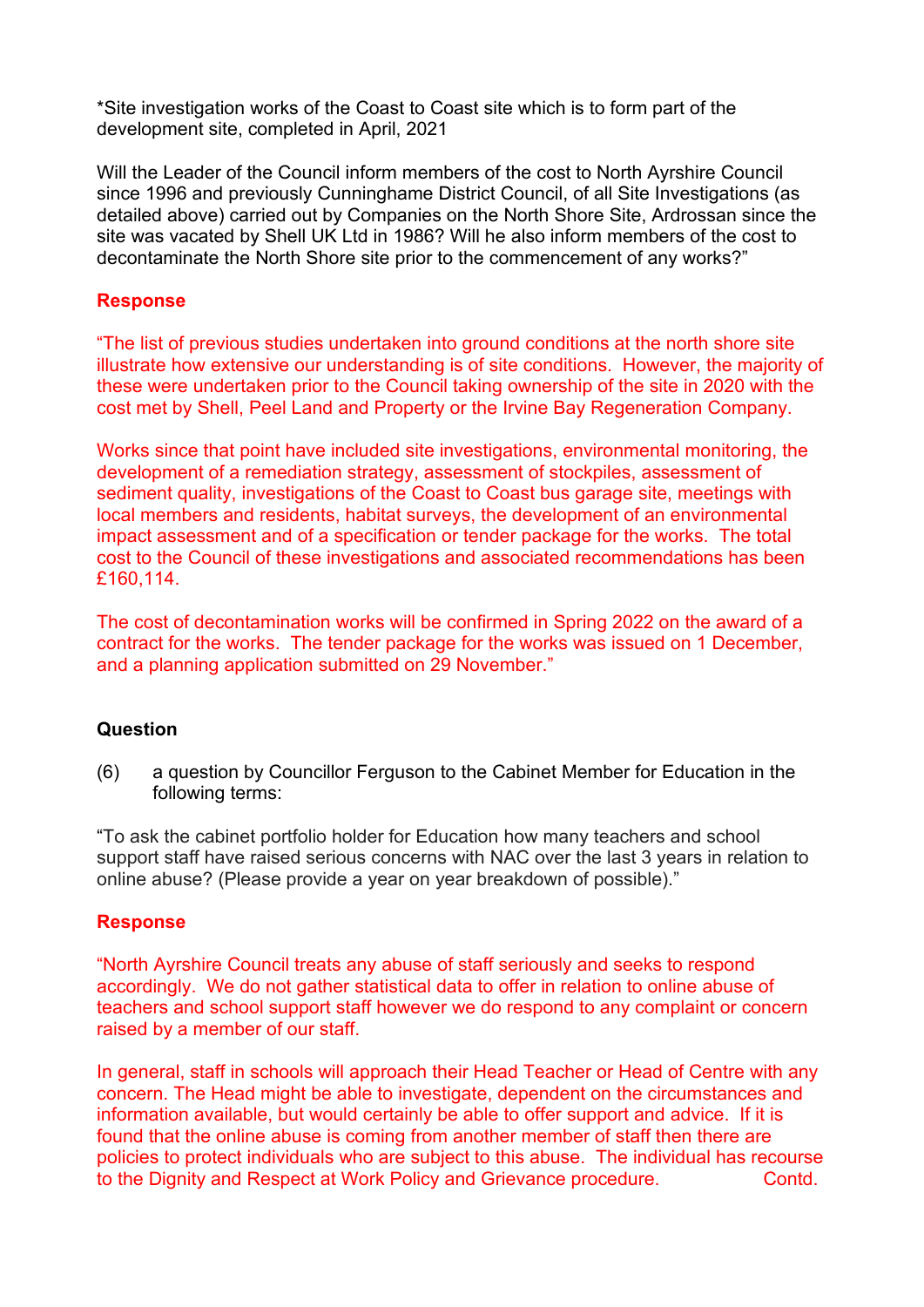Occasionally parents will post unfair and ill-informed information online. When schools are made aware, they will invite that parent to discuss their concerns and seek to reach a resolution.

If a pupil is found to be the culprit, the school's response will be in line with policy and take into account individual circumstances.

Furthermore, like every other citizen, any member of staff can contact the police who can investigate and who can ask social media channels and online platforms to divulge information about users."

# **Question**

(7) a question by Councillor Ferguson to the Cabinet Member for Health and Social Care in the following terms:

"To ask the Cabinet portfolio holder for Health and Social Care what contingencies have been put in place to support NHS Ayrshire and Arran over the winter period in the event of a 'Code Black'?"

#### **Response**

"A Code Black scenario is where there is a risk to patient safety due to hospitals being at full capacity and under those conditions the NHS may postpone planned operations and appointments to so that staff can concentrate on the demand for urgent care. On 28th October 2021 NHS Ayrshire and Arran enacted their Full Capacity Protocol across both Crosshouse and Ayr Acute Hospitals, the triggers for enacting the protocol are similar to those in a Code Black scenario, i.e. patients with long waits for beds, delays in ambulance handovers, insufficient bed capacity to meet demand, all areas of the hospital full with additional patients placed in areas they would not normally be cared for, critical care capacity reached and a number of patients medically fit for discharge awaiting social care or awaiting a transfer to a downstream or community hospital bed. Pressures across the care system are the greatest they have ever been at any point during the pandemic. We are undoubtedly both at a local and national level heading towards the most challenging winter our health and social care services will face. All available resources are currently being deployed.

The HSCP are continuing to work tirelessly to support the acute hospitals to reduce delayed transfers of care by prioritising timely access to social care. The factors currently putting pressure on the acute hospitals include a combination of patients presenting at hospital more acutely unwell and requiring support with complex needs, workforce challenges, high occupancy levels due to demand and people experiencing delays in the availability of social care. There are very similar pressures being experienced across the rest of our community-based health and social care services.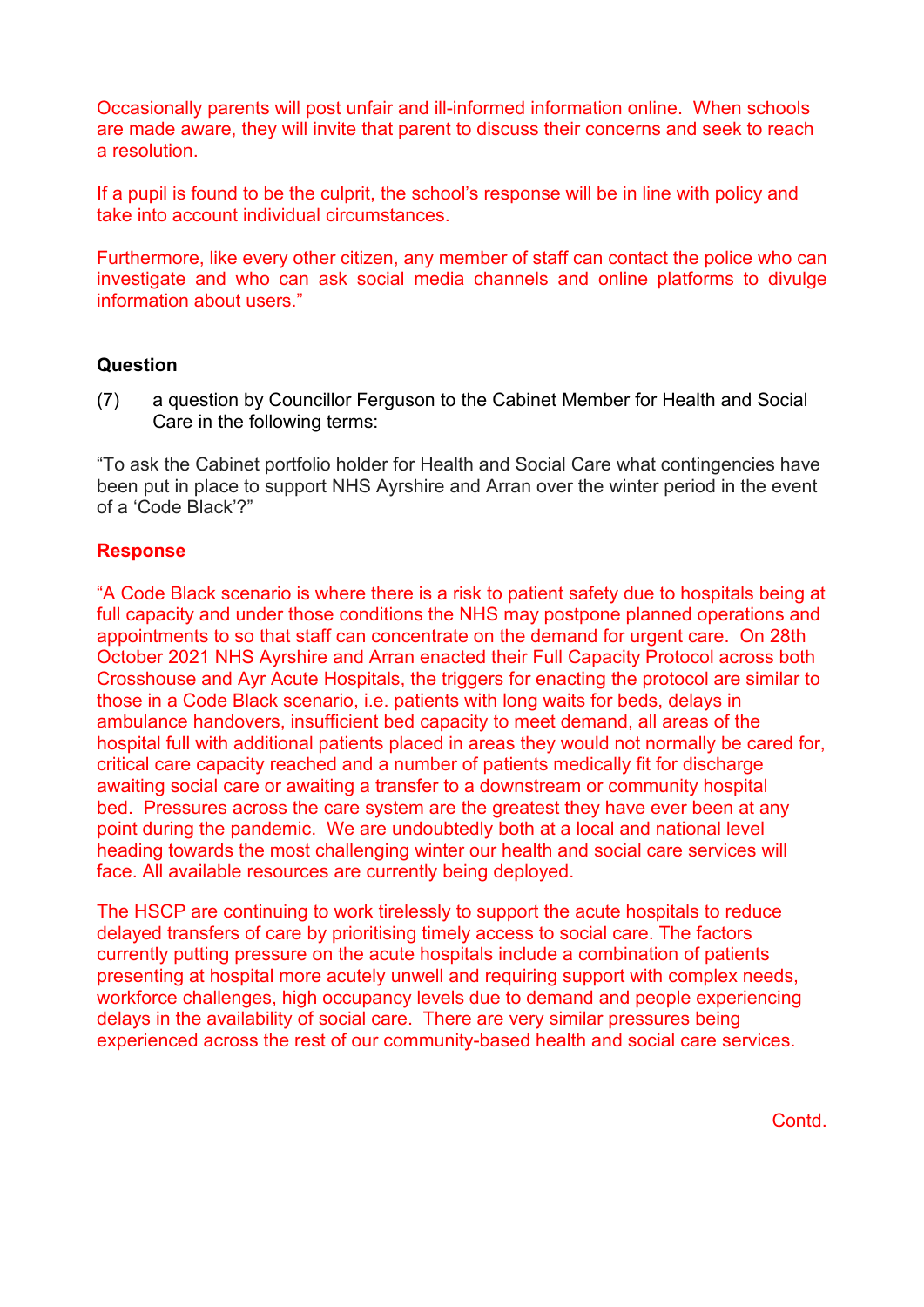In support of winter pressures new investment of £300million in hospital and community care has been announced by the Scottish Government. The funding is focussed on four main areas – Maximising Capacity, Ensuring Staff Wellbeing, Ensuring System Flow and Improving Outcomes with the overarching aim being to reduce risks in community settings and supporting flow through acute hospitals. The funding is to support a range of measures to maximise capacity in hospitals and primary care, to reduce delayed discharges, improve pay for social care staff, and to ensure those in the community awaiting support receive effective and responsive care. Specific funding allocations were communicated to HSCPs on 4<sup>th</sup> November with a total of £3.4million allocated to North Ayrshire specifically for interim care, Multi-Disciplinary Teams and Care at Home capacity.

The partnership has developed a North Ayrshire winter plan in line with the funding allocation which will be presented for IJB approval on 16th December. The funding and new investment is welcomed, particularly in relation to community services, and this will allow the IJB to take a longer-term position to increase capacity across our system and to invest in services which focus on early intervention and prevention and the alternatives to hospital admission. However, expectations require to be managed in relation to how quickly this will have a noticeable impact on our health and social care system, as the investment is reliant on successful recruitment. Particularly as there is ongoing recruitment underway across services including acute hospitals, community health and social care services (including commissioned providers), mental health, addictions, vaccinations and testing and primary care with all parts of the health and care system drawing on the same pool of candidates.

Prior to the allocation of funding for some time now the partnership have been proactively accelerating recruitment across a number of priority areas including care at home, the nursing workforce and mental health services. For example, in care at home there have been 12 face to face recruitment events since early September and there are further events planned over December and January. Workforce is a key priority in addressing the demand on services and we have been proactively recruiting into services. So far the partnership have had some success in areas as result, however the impact is incremental and in many cases the progress in growing teams has been more than offset by increased demand, high turnover of staff due to the number of alternative job opportunities and the inability for commissioned care providers to recruit and retain a sustainable workforce.

The continued focus of the partnership and IJB as we move into winter is to continue to support the hospitals to return to delivering on patient safety and quality requirements this will be supported through pro-active recruitment to build service capacity and by positively working across our health and care system to maximise all capacity, for example by the use of interim care solutions.

As Cabinet Portfolio Member for Health and Social Care I would like to take the opportunity to acknowledge the tremendous efforts of staff across the Health and Social Care Partnership who have been under immense pressure for a sustained period, whilst continuing to deliver services with professionalism and dedication. The workforce is our greatest asset and growing and retaining their skills and experience will be the key to addressing the current and future pressures as we head into one of the most difficult winter periods."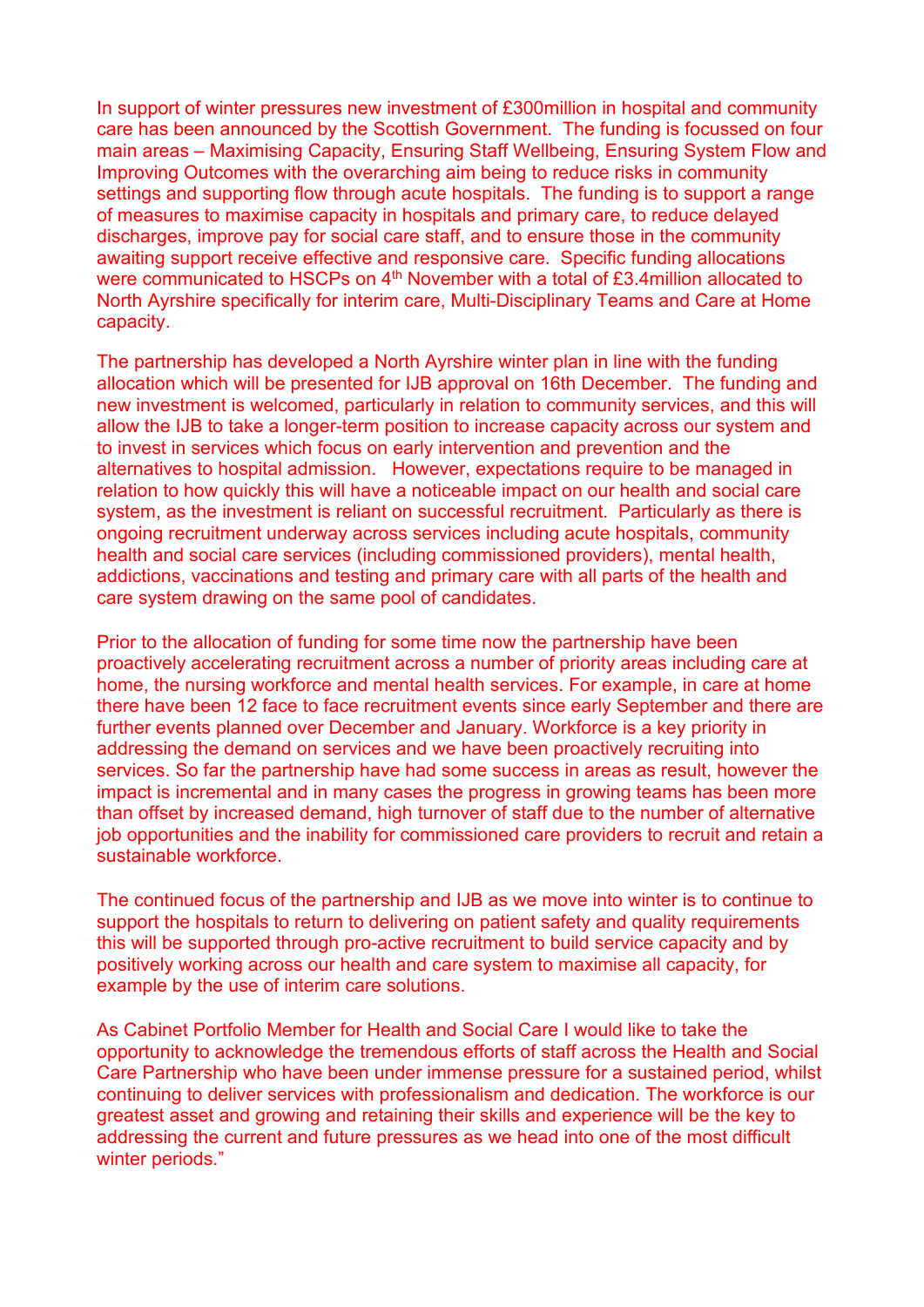(8) a question by Councillor Donald L. Reid to the Cabinet Member for Green New Deal and Sustainability in the following terms:

"What explorations have taken place within NAC regarding the legal mechanisms that might require owners of retail properties which are closed (and in truth simply abandoned, often for several years) in North Ayrshire, to encourage them to maintain their properties to a reasonable standard; and in terms of payments of business rates, what concessions are made for retail property owners who allow their properties to remain empty resulting in them degrading and bringing what has been described as 'an air of despondence' to many town centres in North Ayrshire?"

# **Response**

"The Council, as Planning Authority, has no powers to encourage the upkeep of vacant retail properties. Should the condition of a property deteriorate to a point where it is considered to adversely affect the amenity of the area, the Planning Authority, at that point, can require the owner to take steps to abate the harm. This must be the minimum necessary required to abate the harm. Should the owner not take the minimum steps, the Council can carry out the works itself and seek its costs from the property. There is also a right of appeal against such action.

Protective Services often have to deal with the issues resulting from properties, including retail premises, which have been closed for some time and are suffering from the effects of little or no maintenance. Where such properties present a danger to the public, the Council's Protective Services Team will try to establish the current owners and work with them in order to remove or reduce the danger, but if this isn't possible, they will carry out the work and attempt to recover any costs incurred. Unfortunately, the powers available to Protective Services, which include Building, Public Health and Environmental Health legislation, do not solely address the many issues that such properties present within town centres.

Regarding business rates. These are controlled by the Scottish Government. Discounts are applied follows:

- 50% discount for unoccupied properties for the first three months of vacancy and 10% discount thereafter
- 100% discount for unoccupied listed buildings
- 100% discount for unoccupied buildings in receipt of a valid building warrant from the date of issue of the warrant until this lapses

The recently launched Repurposing Property Grant Fund, was created to help support landowners and community groups to bring back vacant land and properties to use. This is a key strand of the Council'sCommunity Wealth Building Strategy and Regeneration Delivery Plan and long-term plans to regenerate the area. It aims to reinvigorate discussion on vacant and derelict sites and bring redundant properties back into positive use. Through this approach, the Council will work closely with landowners and community groups to make the most of local assets.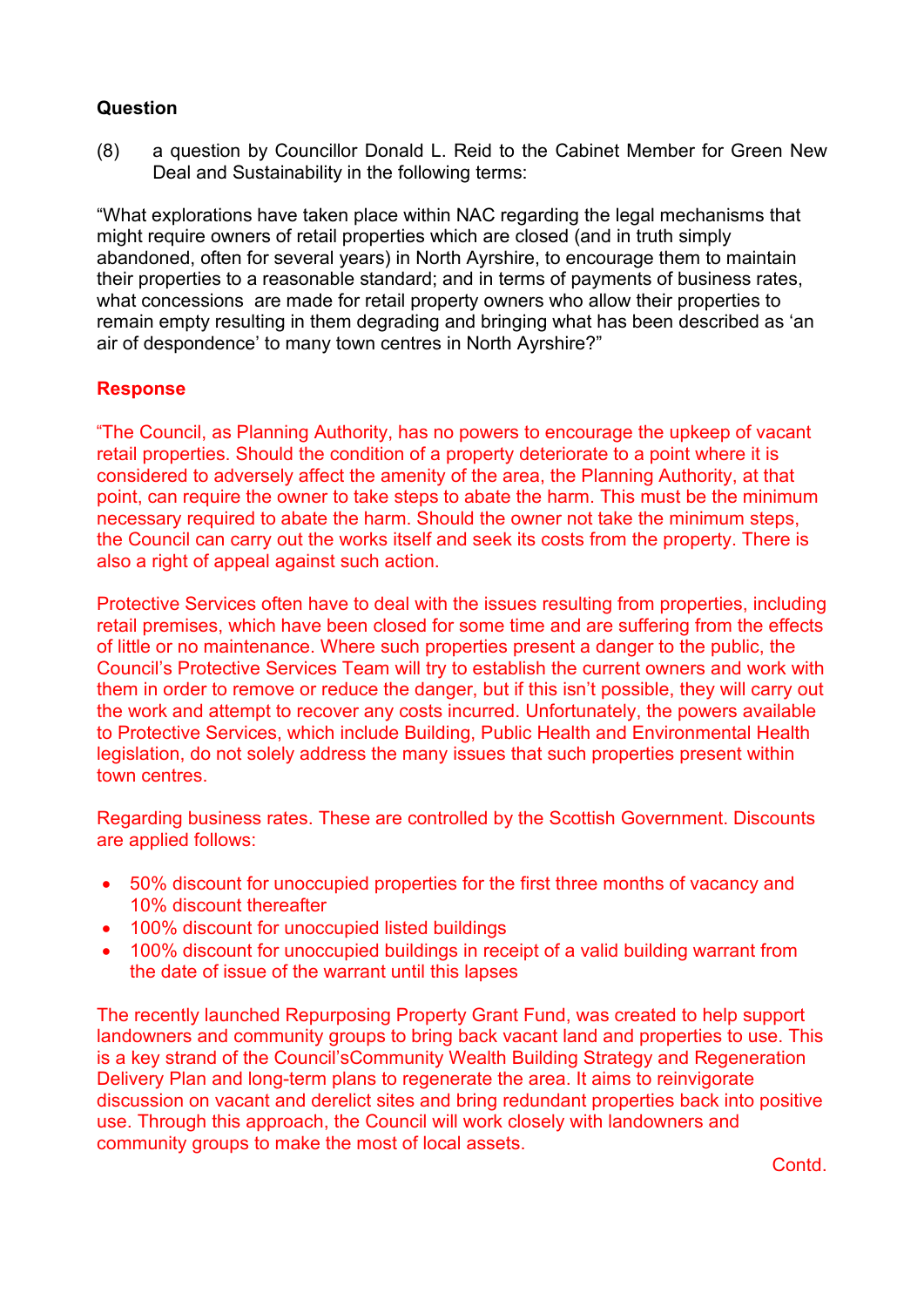The Fund has been promoted widely to encourage applications and approaches have been made to several community organisations and town centre property owners to raise their awareness of the Fund. The first phase of the Fund totals £200,000 and will allow landowners or community groups to carry out feasibility studies to identify potential options for the sites and their viability. The potential for further stages of the Fund to support project delivery following the feasibility stage will be informed by the outcome of the first round.

The Council is also reviewing its current commercial portfolio including empty shop units in some of our towns and how these can be re-purposed for non-retail use. Work by officers is underway that will inform new plans to be brought forward in the new year that maximise Community Wealth Building opportunities and result in empty retail units being brought back into re-use."

# **Question**

(9) a question by Councillor Donald L. Reid to the Cabinet Member for Green New Deal and Sustainability in the following terms:

"There is great interest in the extension of National Cycle Route 7 from Kilbirnie to Dalry and I am aware of some level of progress by North Ayrshire Council on this issue. Can a brief update be provided on the current situation?"

# **Response**

"The existing alignment of National Cycle Network Route 7 from Dalry to Kilbirnie uses unrestricted rural roads. The Council and Community share a longstanding aspiration to identify an alternative off-road alignment for the route. Feasibility work has been undertaken but delivery has not been achieved to date.

A potential new alignment was identified by a member of the community in August 2020. This was supported by the 'Garnock Valley Moving Around' committee. Details of this route were shared with the Council in August 2020 and considered at the Garnock Valley Locality Partnership meeting on 15 September 2020. At this meeting it was agreed that North Ayrshire Council would approach Sustrans with view to securing the funding required to appoint a suitable transportation consultancy to review the feasibility of this new route.

The proposal was received positively by Sustrans who subsequently applied to Transport Scotland for the funding to undertake the study. Sustrans received confirmation of the award on 1 July 2021. North Ayrshire Council staff worked with Sustrans to prepare a brief for the competitive tender of study. This process was won by AECOM.

An inception meeting took place on 15 November 2021 and an initial site walkover took place on 30 November 2021. This involved representatives of the AECOM team, North Ayrshire Active Travel team and Dalry Community Council.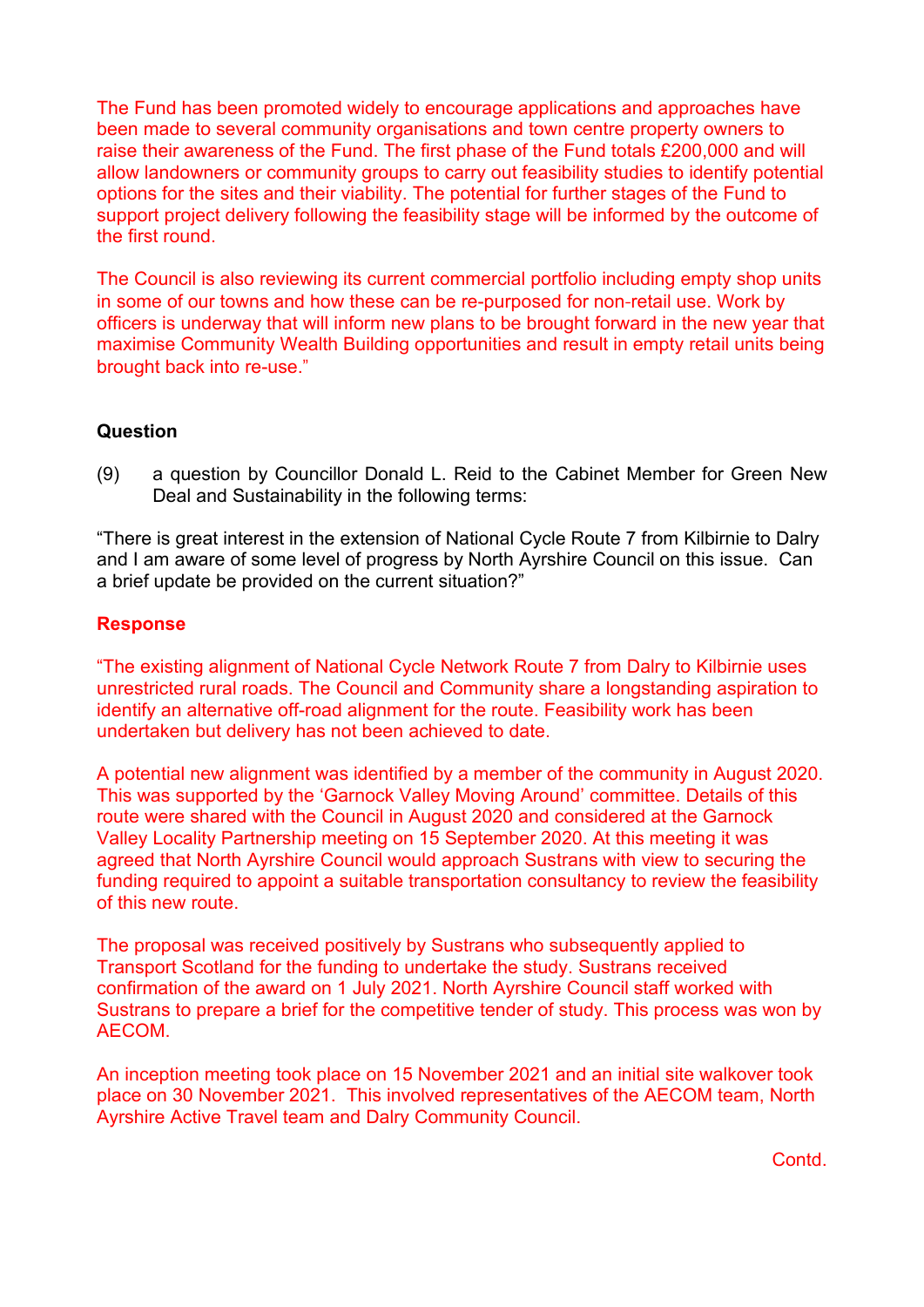Landowners have been informed of the study and in person meetings are planned for January 2022. These will discuss options and better understand any concerns that landowners may have. Feedback from landowners will shape preliminary designs which will be worked up and taken back to them for further discussion.

In the early stages of the study AECOM will focus on:

- Consideration of viable options to cross private landowner's fields that would not negatively impact farm operations;
- Flood risk management; and
- Initial negotiations with Network Rail as the identified route requires to utilise an existing underpass under the live train line

The North Ayrshire Active Travel team will report and provide project updates through the Garnock Valley 'Moving Around' sub-group of the Locality Partnership, as the project progresses."

# **Question**

(10) a question by Councillor Stephen to the Leader of the Council in the following terms:

"What dialogue has the leader had with the Scottish Government regarding the fairer funding for North Ayrshire Council? The Scottish Conservatives have repeatedly called on fairer funding for all councils"

# **Response**

The Leader will respond.

# **Question**

(11) a question by Councillor Marshall to the Leader of the Council in the following terms:

"Given that are ca. 375 Procurement Cards (aka Credit Cards) issued to staff who are employed by North Ayrshire Council can the Leader reassure the Council Tax Payer that these Procurement Cards are not being used for personal purchases and are used in line with Community Wealth Building objectives?"

# **Response**

"Procurement cards offer a more flexible and timely route for the procurement of lower level goods and services across the Council. Since they were introduced this has had the benefit of reducing the number of transactions which in many instances would otherwise have been purchased via petty cash, where physical cash handling brings its own risks. It is recognised however that the use of Procurement cards comes with responsibility for cardholders, approvers and administrators.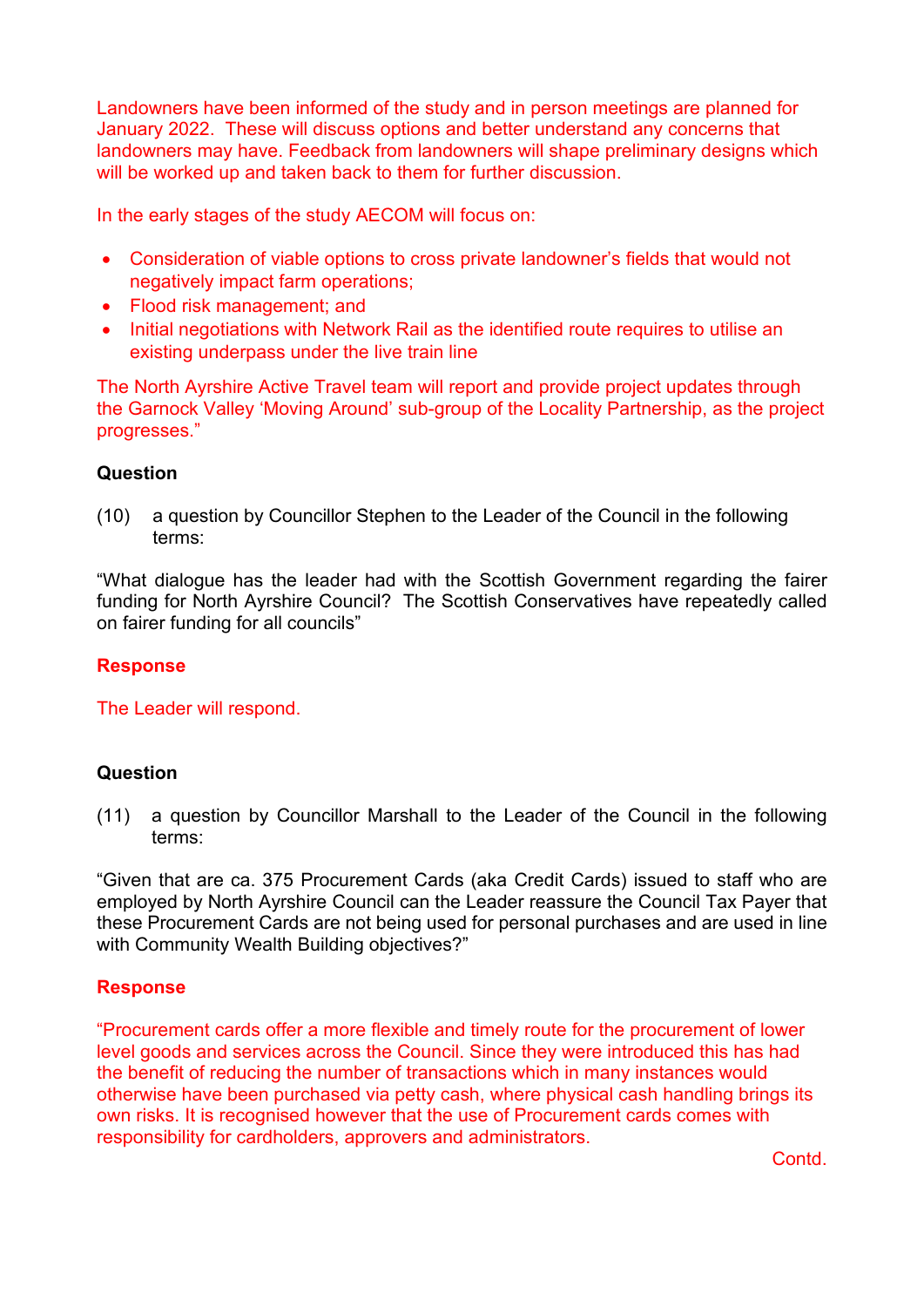In terms of training and guidance all users require to operate procurement cards in accordance with the published Procurement Card policies and procedures guide which includes key information around responsibilities, controls and available support and comply with the Council's Standing Orders relating to contracts. In addition, operational support for cardholders and approvers is delivered through 2 iLearn on-line training modules.

It should also be stressed that if any inappropriate use of procurement cards is found to have taken place, these matters will be dealt with in accordance with the Council's disciplinary procedures and may also result in criminal proceedings.

From a Community Wealth Building perspective, procurement is one of the key pillars of the CWB Strategy. The Council's Business Development Team actively engage with North Ayrshire businesses, be it through training and support around Council quick quotes, tender or framework opportunities. Spend through procurement cards also contributes to these objectives."

# **Question**

(12) a question by Councillor Billings to the Cabinet Member for Green New Deal and Sustainability in the following terms:

"In June 2018 North Ayrshire Council adopted the Plastic Waste Prevention Action Plan, with the stated aim of being a 'Plastic Free Council, by 2022. In addition, it was agreed that Council officers will proactively work with community partners, local businesses and the 3<sup>rd</sup> Sector Organisations to promote and encourage initiatives and activities to prevent and reduce the impact of single-use plastics on the local environment.

Could the Member for the Green New Deal and Sustainability tell me what progress the Council has made towards becoming plastic free, what further steps are required to achieve this aim, and provide details of the proactive engagements and initiatives have taken places to encourage outside organisations to prevent and reduce the impact of single-use plastics?"

# **Response**

"Despite the challenges presented by the pandemic, work has continued to progress to implement the Council's Single Use Plastics Action Plan.

Initial efforts focused on undertaking internal surveys to gather critical baseline data to inform options for alternative products. Officers then worked collaboratively to take the following steps:

- Removal of two million plastic straws from the local environment
- No purchase of plastic cups across the Council or supply of plastic bottles through commercial catering
- No single use plastic used in the serving of primary school meals apart from soup lids, and an option for these lids is being investigated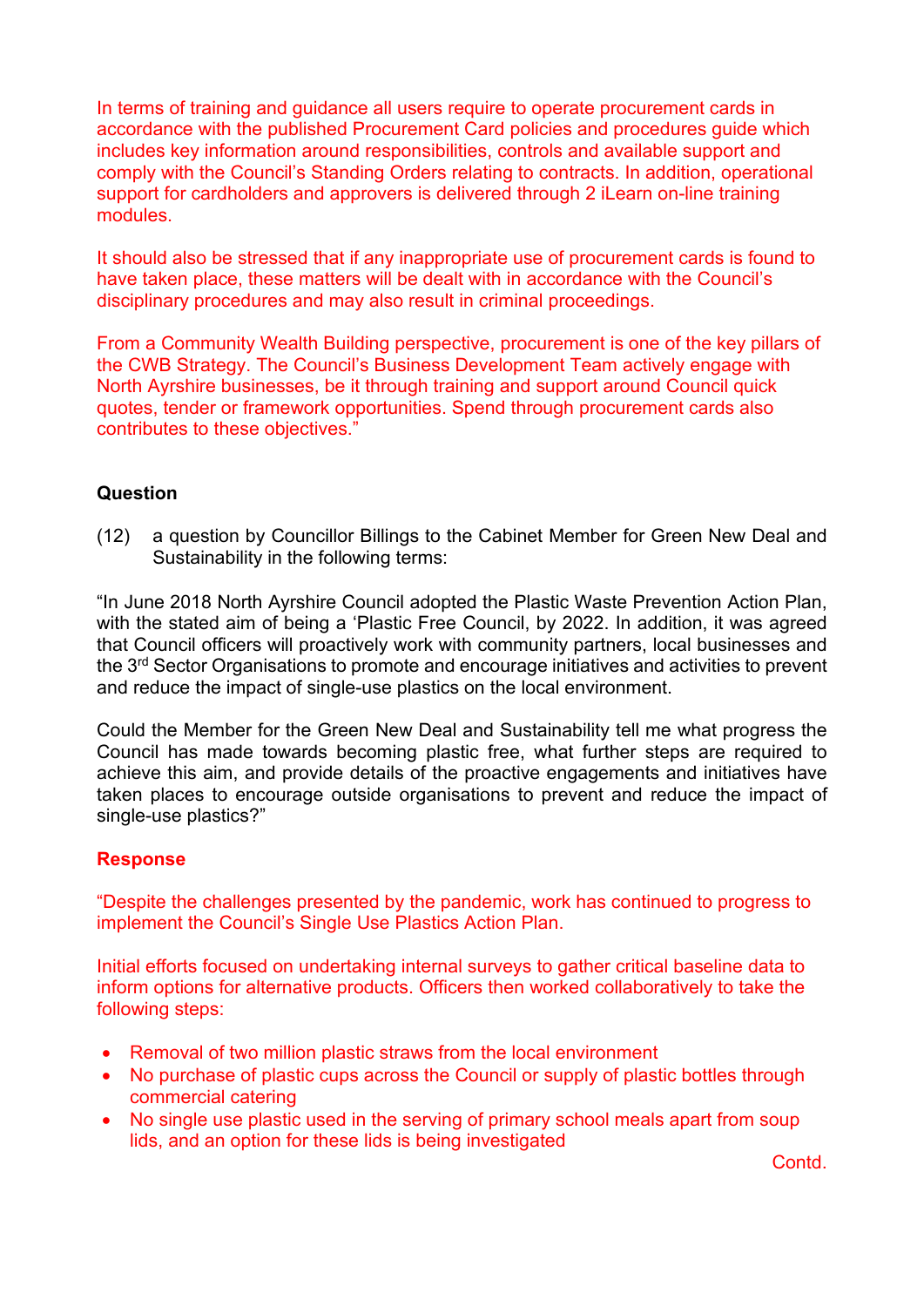- All academies have now switched to biodegradable disposables, cutlery and packaging
- Removal of sauce sachets and replacement with large pump bottles (this has been temporarily impacted by the pandemic)
- Period products we are working with a supplier who provides plastic free products
- Engaged with schools to promote sustainable behaviours and to raise awareness of the impact of Single Use Plastics dropped as litter on the environment, as well as encouraging young people to reduce, reuse and recycle their plastic and other waste

Officers have also worked externally with the 'Think About Plastic' initiative on Arran a part of the Plastic Free Coastlines Campaign and supported them in gaining accreditation as the first community in Scotland to be granted "Plastic-Free Community" status.

Following the recent COP26 conference, a three-phase communications plan has been developed which links to the Council's Environmental Sustainability & Climate Change Strategy and the forthcoming legislative ban on certain Single Use Plastics, to encourage our employees and citizens to be 'Plastic-Smart' for roll-out over the coming months to further embed desired behaviours."

# **Question**

(13) a question by Councillor Gallacher to the Leader of the Council in the following terms:

"Noting that the cabinet declared a climate change emergency in June 2019, how many members of the Administration party now drive an electric vehicle?"

# **Response**

The Leader will respond.

# **Question**

(14) a question by Councillor Glover to the Leader of the Council in the following terms:

"How many NAC staff are employed in community wealth building and what is the annual salary cost?"

# **Response**

"Community Wealth Building (CWB) is a Council-wide commitment which takes a transformational approach to economic development and aims to create fair and resilient local and regional economies by ensuring wealth and prosperity is generated and contained locally.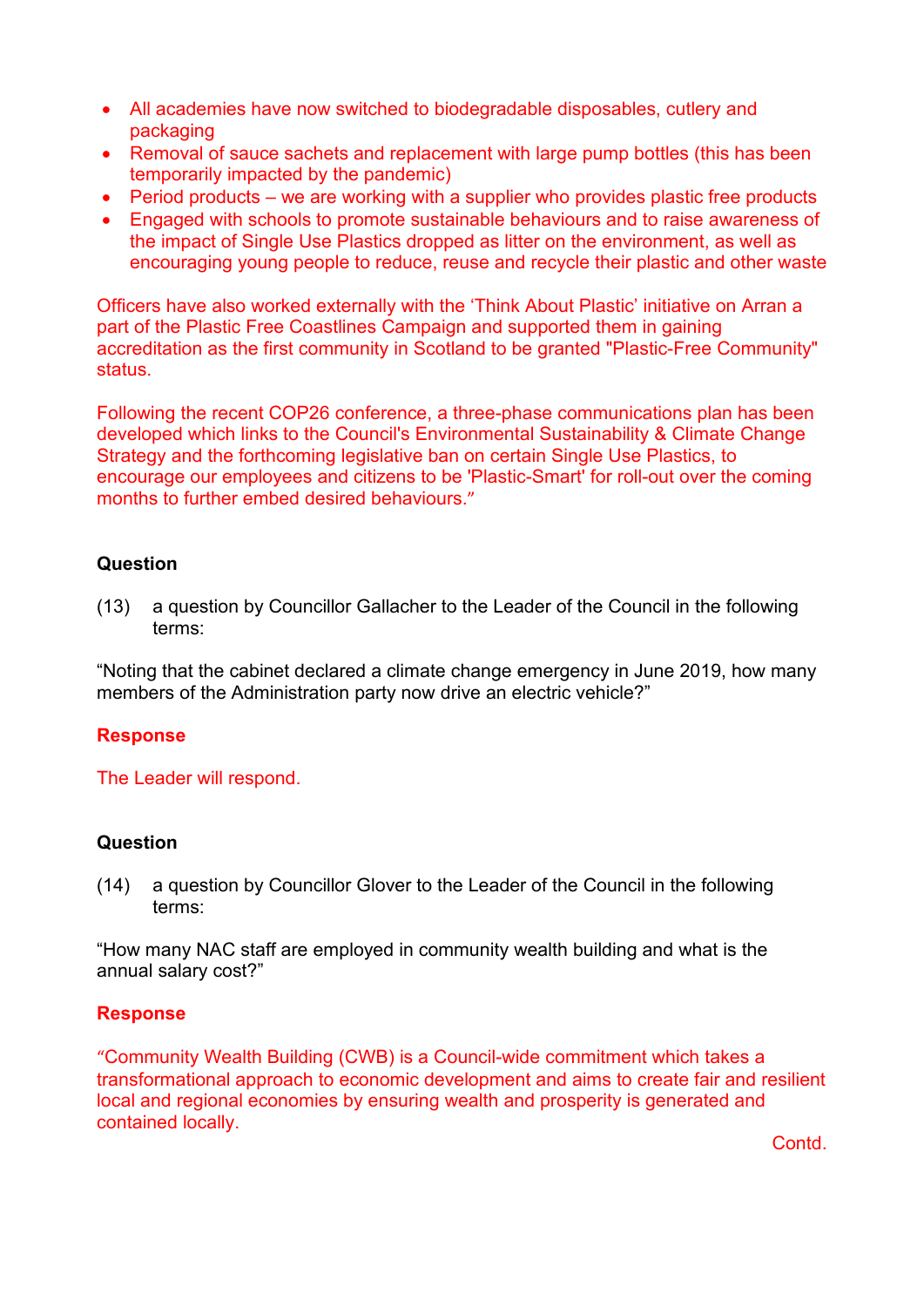The Council's CWB Strategy was launched in May 2020 and sets out 55 actions aligned across 6 objectives:

- Community Wealth Building Council: We will work across all our services and wider local and regional partners to implement Scotland's first approach to Community Wealth Building. Looking at how we do things differently and with CWB ambitions in mind
- Procurement: We will use our spend to actively encourage and support a growing, diverse and resilient local business base, and to support our net zero carbon ambitions.
- Fair Employment: We will encourage the creation of fair and meaningful jobs with progression opportunities to unlock the potential of our residents.
- Land and Assets: We will support the wider regeneration of our communities by maximising all of our land and assets including through alternative uses for community and business benefit.
- Financial Power: We will invest locally and encourage regional and national institutions to invest in our communities.
- Plural Ownership of the Economy: We will support the creation and sustainability of a range of business models including SMEs, social enterprise, employee ownership, cooperatives, municipal activity and community enterprises.

A total of 13 CWB posts have been created across services in Economic Development and Regeneration (EDR) and Connected Communities. The staff are committed to progressing the 55 strategy actions and are working in new ways to support local businesses and communities and regenerate our local area. The following 8 posts are funded from existing revenue budgets:

- Community Benefits Officer
- Procurement Development Manager
- Development Manager (Regeneration)
- Regeneration Officers x2
- Community Wealth Building Co-ordinator
- Community Economic Development Officer
- **Estates Surveyor Community Wealth Building**

The total annualised salary cost (2021/22) to the Council of these roles is £399,276. Another 5 posts have been funded by the Ayrshire Growth Deal. These are:

- Locality Business Advisors x3
- Fair Work Ayrshire Programme Manager
- CWB Fund Programme Manager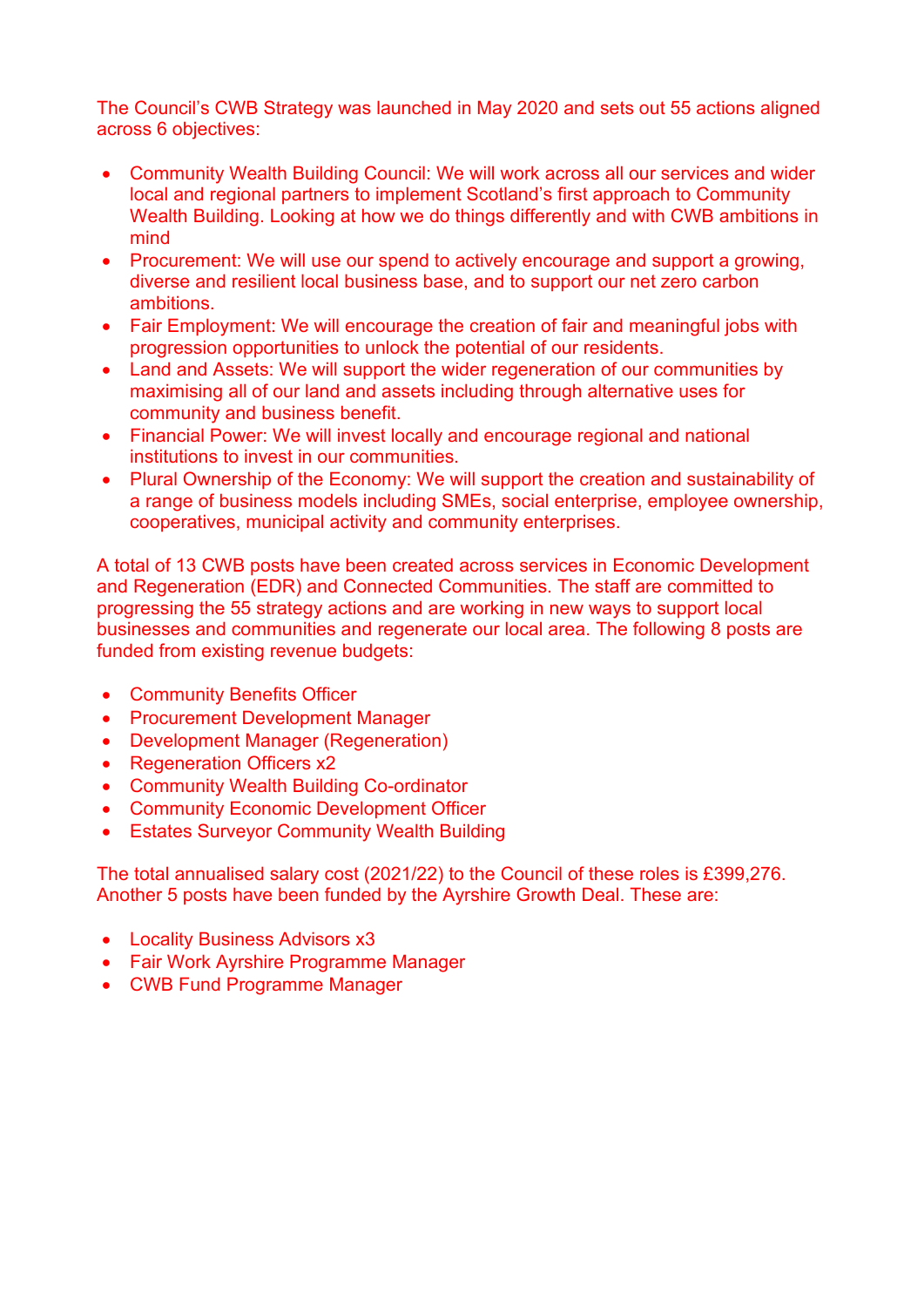(15) a question by Councillor Murdoch to the Leader of the Council in the following terms:

"Does the Leader of the Council think it is acceptable, that borrowing against the future income from the Largs Seafront Car Park Fund and using some of the capital from the fund, is the only immediate way to finance the refurbishment of the Seafront Toilets next to the Seafront Car Park in Largs?"

#### **Response**

"As per previous responses on this matter, elected members will be aware that the closure of public toilets was a Council budget decision on 17<sup>th</sup> February 2016. An amendment was approved to keep open the public toilets on the seafront in Largs with the cost met from increasing fees and charges and from the Largs Car Park Fund.

This is ultimately a Council decision. Any change to the current arrangements would again be a matter for Council and be set within the context of the legal requirement for the Council to deliver a balanced budget, recognising any capital and revenue cost implications and funding"

# **Question**

(16) a question by Councillor Murdoch to the Leader of the Council in the following terms:

"During the Full Council Meeting held on Wednesday 8th September 2021, I asked the following question:

"Can the Leader of the Council please provide any examples of a North Ayrshire Sole Trader winning a tender for work with NAC through the Community Wealth Building Initiative and can you please provide details of how many North Ayrshire Sole Traders or small businesses with one or two employees are on the tendering list?"

Can the Leader of the Council please provide details of what has been done to advertise and encourage North Ayrshire Businesses of all sizes to register as approved contractors with NAC and get involved with the procurement and tendering process at North Ayrshire Council, since I asked the question on the 8<sup>th</sup> September?"

# **Response**

"Since the question to Council on 8<sup>th</sup> September, our Business Team have recorded 104 instances of local businesses being provided with information relating to Procurement processes. This activity covers information provision on Procurement opportunities with NAC and other Public Sector organisations, direct notification of Quick Quote opportunities with North Ayrshire Council and general information provision regarding the Quick Quote process.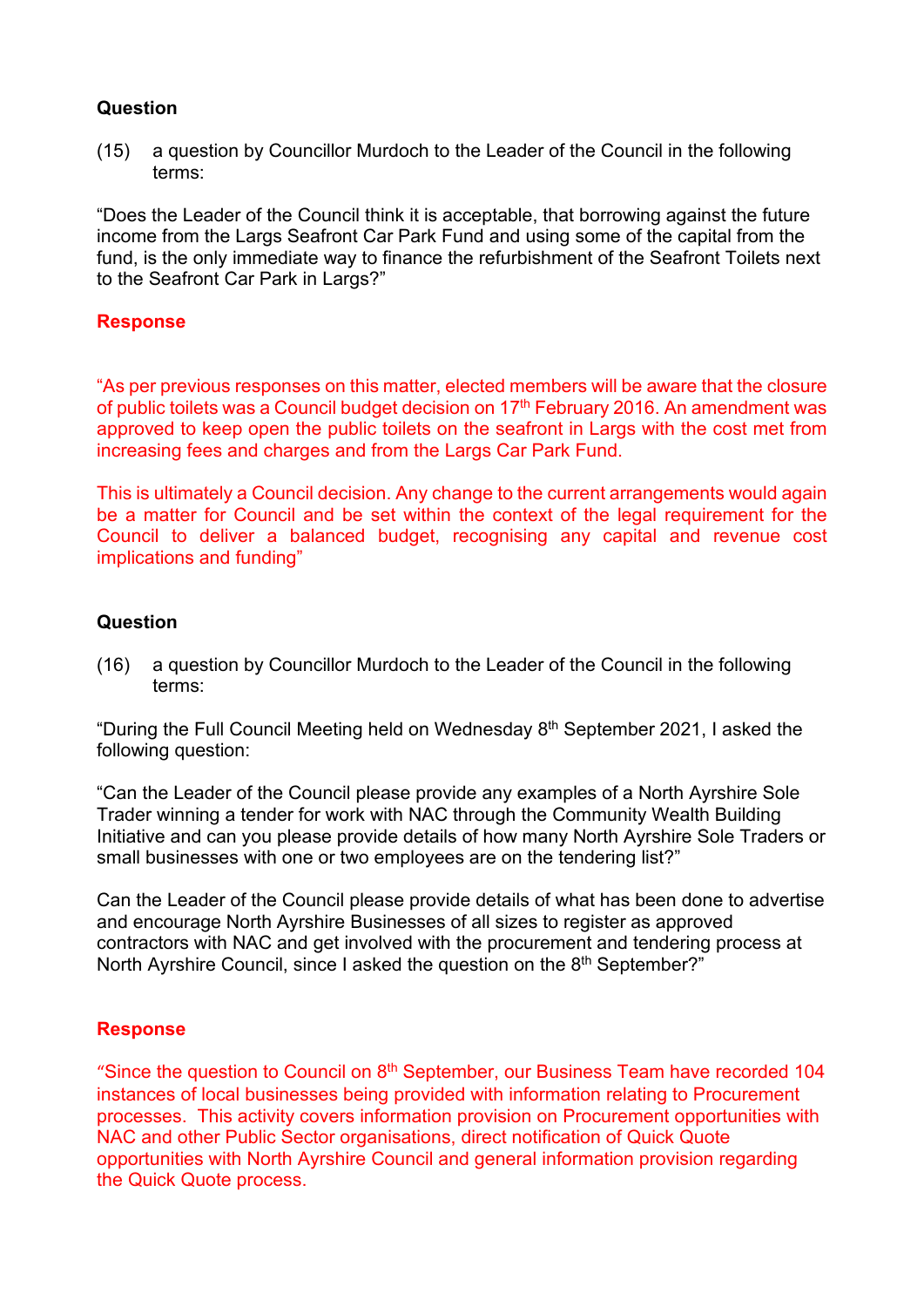A series of 7 Procurement support sessions have been arranged in local libraries with the first one being held this week in Irvine Library. A planned session at Stevenston Library for 30 November, 2021 had to be postponed due to an issue with the Library heating. This session will be re-scheduled following completion of repairs to the heating system.

Further sessions are planned for Kilwinning, Largs, Kilbirnie, Cumbrae and Arran libraries before the end of December 2021. These sessions have been advertised through direct business contact, Councillor update and via the Council's social media channels. Uptake of available appointments has been positive to date."

The sessions cover:

- An overview and sight of the platforms for public service procurement. Including Public Contract Scotland (PCS) and Public Contract Scotland Tender (PCST).
- How to register and ensure that your profile is set up correctly, so that alerts are coming through for suitable opportunities for your sector of work.
- How to search for public sector opportunities.
- Understanding the Council's Quick Quote / Tender Process.
- or more tailored / individual support arranged where required."

# **Question**

(17) a question by Councillor Murdoch to the Leader of the Council in the following terms:

"Can the Leader of the Council please provide details of North Ayrshire Council's involvement during the COP 26 events in Glasgow?"

# **Response**

"North Ayrshire Council COP26 activities:

# **Prior to COP26**

• **NAC, three-phase calendar of local events** to promote COP26 and climate change activities. The programme was linked to the seven themes of our Environmental Sustainability and Climate Change Strategy 2021-2023 and five COP26 campaign themes. It covered inter alia following topics: Adaptation and Resilience; Nature; Energy Transition; Clean Transport and Finance.

During the three-phase campaign the Council:

• Raised awareness around climate change and COP26 by highlighting relevant NAC projects including waste and recycling initiatives, housing sustainability projects, flood management schemes, tree planting strategy and decarbonisation of the NAC fleet.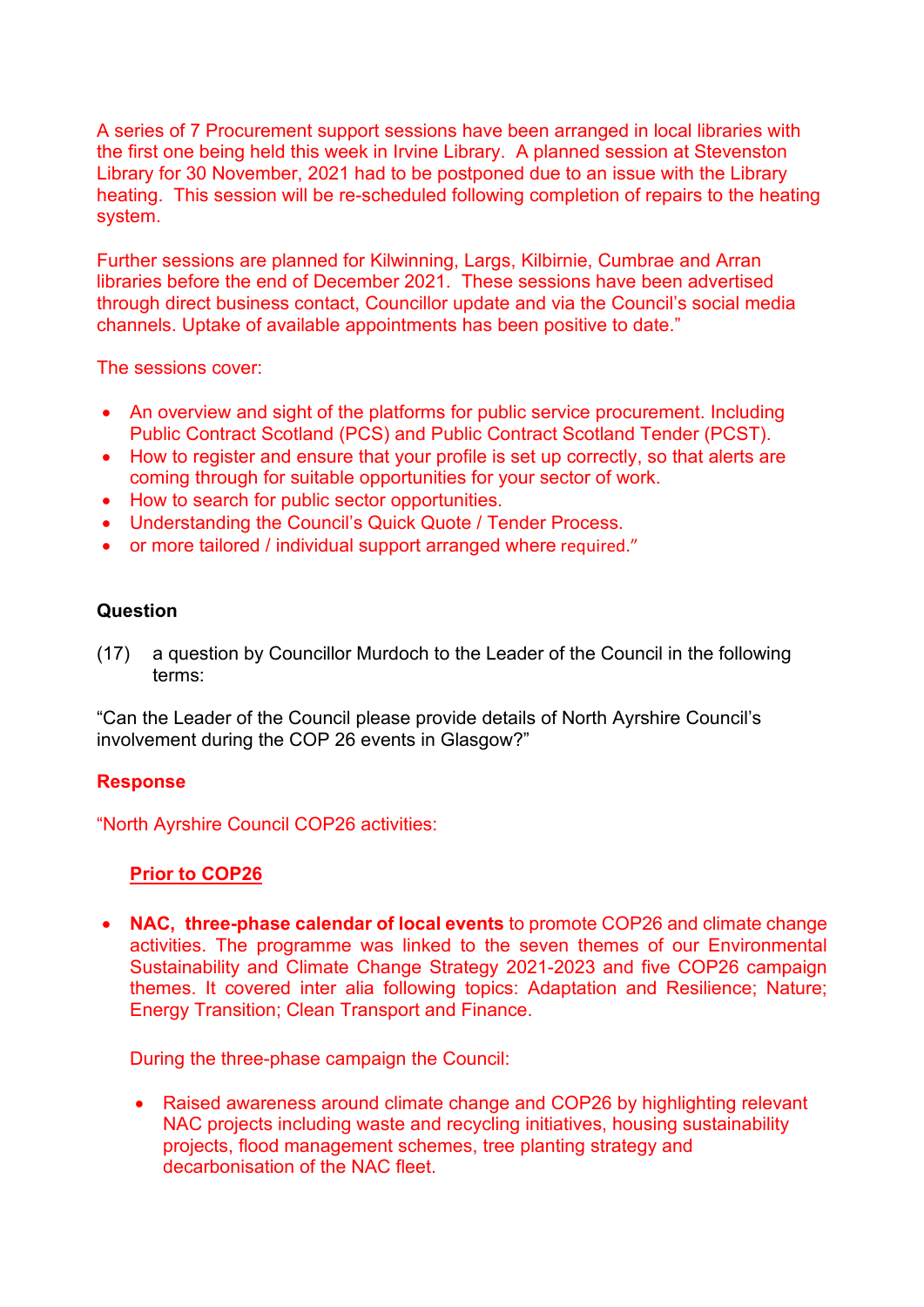• Launched the North Ayrshire Environmental Sustainability and Climate Change 2021-2023 (ESCCS 3). The launch event included 4 expert panel speakers discussing green recovery, community climate change/adaptation activities, low carbon technologies and youth response to the climate emergency. The event was very successful with over 3,500 views on Facebook. The link to the event can be found below

<https://www.facebook.com/northayrshireofficial/videos/358883822555579/>

- The final phase of the campaign focused on events and activities held during COP26.
- **Climate Fringe COP26, 'The Importance of Fair Trade in Responding to Climate Change' virtual event held on 22 September 2021**: The Leader of North Ayrshire Council participated in the event organised by North Ayrshire Fair Trade Zone Group and discussed the relationship between fair trade and climate change.
- **NAC, Live Joint Cabinet held on 2 November 2021.** Pupils were invited to discuss issues that affect young people in North Ayrshire. There were 5 interactive themes hosted in breakout rooms.

**Theme 3 focused on Climate Change and COP26.** Young people were asked questions around their role in tackling climate change and what they would like North Ayrshire Council to focus on when tackling climate change. The feedback gathered during the Live Joint Cabinet will help us to shape the school sustainability awareness programme. The Council has a dedicated Sustainability Awareness Officer responsible for delivering lessons on sustainability and climate change matters to classes and eco-committees.

# **During COP26**

• **COP26 Summit, Virtual Exhibition Zone, from 1 to 12 November 2021**: As part of the wider programme of events and networking opportunities, Scottish Enterprise and its partner agencies created an online virtual exhibition zone at the COP26 summit.  Over the 12 days of COP26, the exhibition zone formed a key part of the COP26 programme. It acted as a shop

window, showcasing innovative Scottish businesses and

stakeholder organisations who are leading the way in climate expertise and solutions to investors and business leaders from across the world.  North Ayrshire Council participated in this virtual exhibition and promoted local work and climate change activities.

- **Co-operation Live, 'Climate Change and your Council' event held on 3 November 2021:** The Leader of North Ayrshire Council participated in a co-operative Party meeting with other local authorities from across the UK. The Leader had an opportunity to talk about the work North Ayrshire Council have done on moving to net-zero and our approach to addressing climate change.
- **UNISON/TUC COP26, Fringe event held on 8 November 2021:** The Leader of North Ayrshire Council participated in this event and talked about climate change, our work and commitment to achieve net zero carbon target by 2030.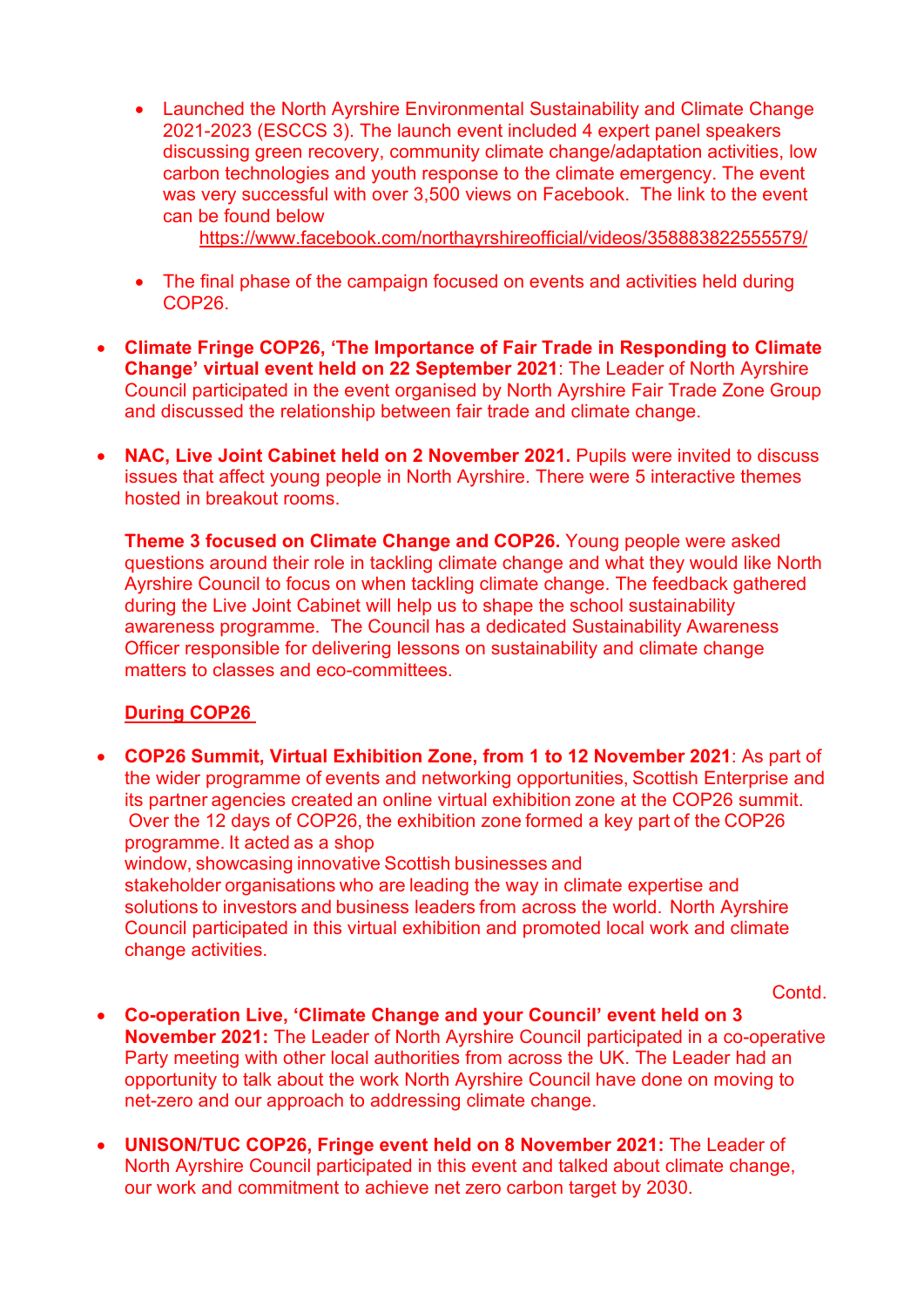• **COP26 Summit, Scotland's Climate Ambition Zone held on 11 November 2021:**  The Chief Executive of North Ayrshire Council and SOLACE Climate Change and Energy Portfolio Lead delivered a presentation on '*Political, Strategical Practical Aspects of Fair Decarbonisation'* at the COP26 Scottish Local Government and Partners Leadership '*Just Transition to Net Zero'* event hosted by Scottish Government."

# **Question**

(18) a question by Councillor Murdoch to the Cabinet Member for Green New Deal and Sustainability in the following terms:

"Can the Cabinet Member please provide details of where the additional funding in this year's Roads Budget was spent?"

# **Response**

"An additional £1m was allocated to the Council's annual roads maintenance investment programme this financial year to help further improve the condition of our network.

The Roads Service adopt an asset management based approach to road maintenance and undertake condition assessments of all our roads on an annual basis. Condition information is entered into our Roads Asset Management System to determine a long term investment programme. This approach takes account of road condition, deterioration rates and criteria established to meet Council priorities. This ensures an appropriate prioritisation of works in line with available budgets.

The details of the areas identified for expenditure of the additional £1m funding, through the aforementioned process, are:

| <b>LOCATIONS FOR ADDITIONAL £1M 2021-22</b> |                   |                                                       | <b>CONTRACT</b><br><b>COSTS</b>            |          |
|---------------------------------------------|-------------------|-------------------------------------------------------|--------------------------------------------|----------|
|                                             |                   | <b>Main Rd, Springhill</b><br><b>Terr, Kilmarnock</b> | <b>From roundabout</b><br>at Towerlands Rd |          |
| <b>B7081</b>                                | <b>Springside</b> | Rd                                                    | to EAC boundary                            | £200,000 |
|                                             |                   |                                                       | From slip road at                          |          |
|                                             |                   |                                                       | <b>Greenwood</b><br>Interchange to         |          |
|                                             |                   |                                                       | <b>Corsehill Mount</b>                     |          |
| A71                                         | <b>Irvine</b>     | <b>Eastbound</b>                                      | <b>Roundabout</b>                          | £240,000 |